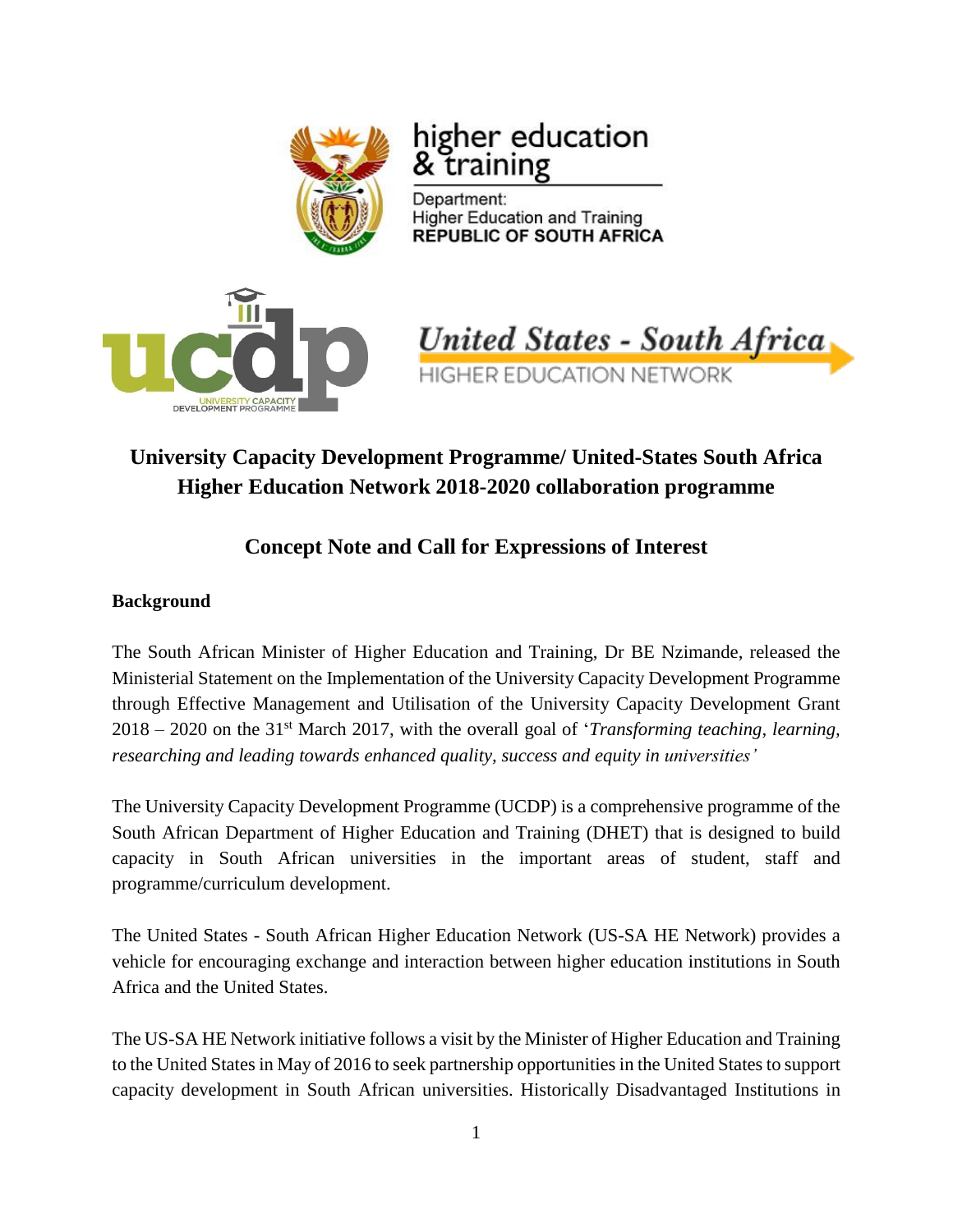South Africa were a strong focus of the Minister's engagements with potential partners in the United States.

The US-SA HE Network is being developed a collaborative initiative between higher education institutions in the United States and South Africa, in collaboration with the South African Department of Higher Education and Training, with Rutgers University - Newark playing a strong role to support the establishment of the network.

The US-SA HE Network aims to promote collaborations that:

- Seek to increase the number of academics with Ph.D.s (including enhancing the infrastructure and resources for Ph.D. And M.A. supervision).
- Contribute to building an inclusive professoriate.
- Enhance student learning and success.
- Enable curriculum renewal.
- Develop research and innovation capacity (not research itself).

It is expected that US-SA HE Network collaboration possibilities between universities in the two countries will:

- emerge organically and be driven by the collaborating universities themselves. Several such partnerships already exist, and one of the functions of the US-SA HE Network would be to establish the range of partnerships that already exist with a view to learning from them, and building on them.
- Be formally structured partnerships established through a programme which could add resource value to the partnership to improve its chances of success and its potential impact.

### **Progress to date in establishing the Network**

In May of 2017, a website was established for the US-SA HE Network to serve as a means of developing a web-presence for the network. The website can be found at: [https://www.ussahighereducationnetwork.org.](https://www.ussahighereducationnetwork.org/) Additionally, an e-newsletter mechanism has been established, and plans are underway for beginning circulation of a bi-monthly e-newsletter for the network beginning in September 2017.

In May of 2017, a financial commitment was made by one of the U.S.-based partners, Rutgers University-Newark, to assist with the development of the US-SA HE Network. Currently additional funding is being sought to support the development of network activities.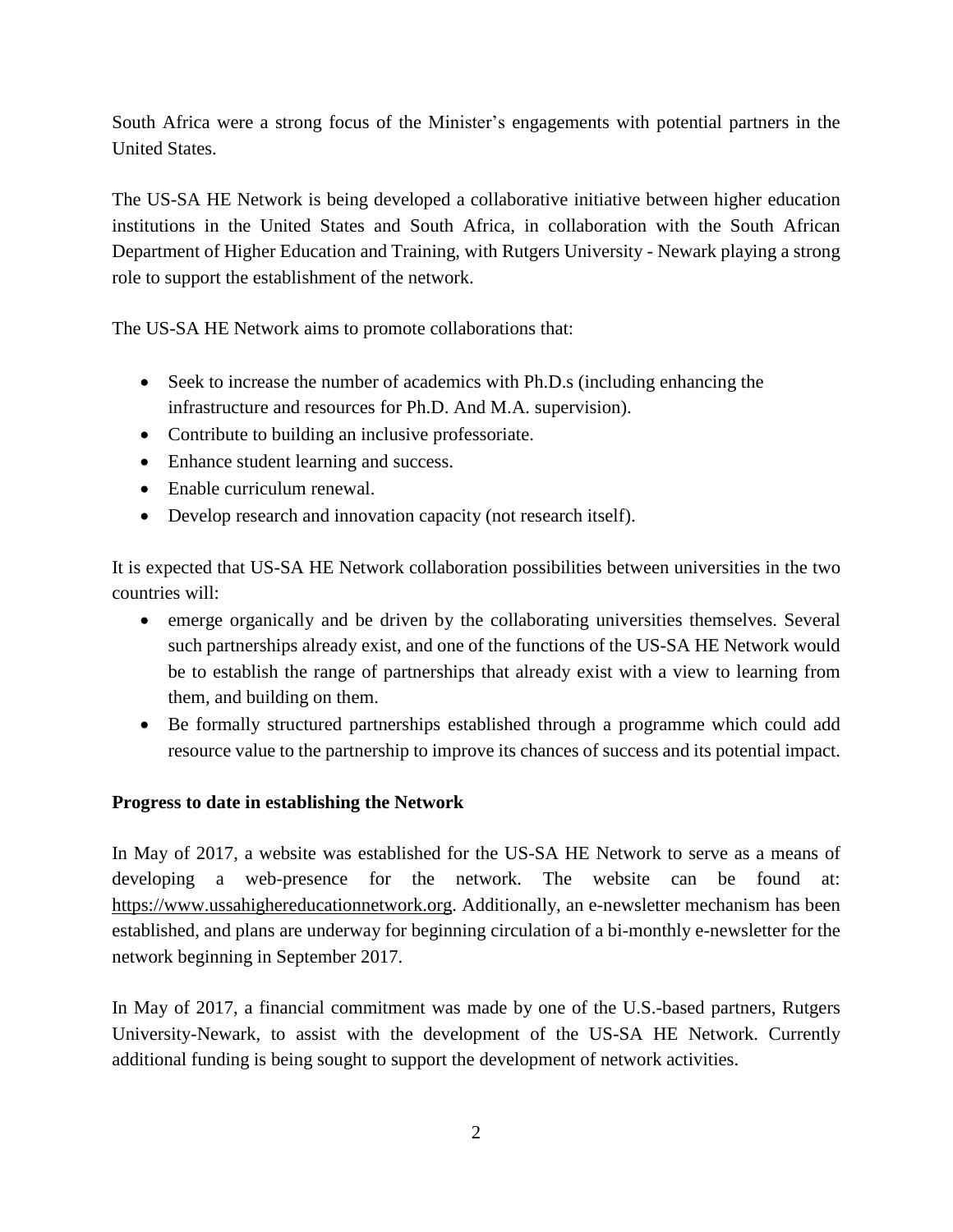In early June 2017, a statement of interest form was circulated to institutions that had expressed an interest in being part of the network. Over sixty responses were received. In total, from the survey form responses, expressions of interest through the website, and other expressions of interest there are presently 118 members of the US-SA HE Network.

#### **Next Steps in the development of the US-SA HE Network**

The next step is to circulate a concept paper that describes focus areas for collaborations in a US\_SA HE Network 2018-2020 programme, and which invites universities to work together to conceptualize possible collaborations and to submit Expressions of Interest. The circulation of this document represents that step.

Once submissions are received, an initial review will be conducted and feedback will be provided to the various parties. The closing date for submissions is the 15 September 2017.

Thereafter, a face-to-face working meeting is planned, where proposals can be refined and thereafter finalized. This will take place in October 2017.

Final proposals must be submitted by 15 December 2017.

 $\overline{a}$ 

A decision on proposals that can be taken forward will be communicated to the partners by the end of January 2018.

The UCDP / US-SA HE Network 2018-2020 collaborative programme is intended to be a structured programme that supports university collaborations to strengthen and transform the academic doctoral pipeline in South Africa.

# **The imperative to strengthen and transform the academic staff doctoral pipeline in South Africa**

The relationship between the extent to which academic staff hold doctoral degrees and research productivity of an institution is well documented, and the figure below illustrates this relationship for South African universities.<sup>1</sup>

 $<sup>1</sup>$  Unless otherwise stated, data in this document has been derived from the Higher Education Management</sup> Information System (HEMIS), or from data presented in Department of Higher Education and Training reports.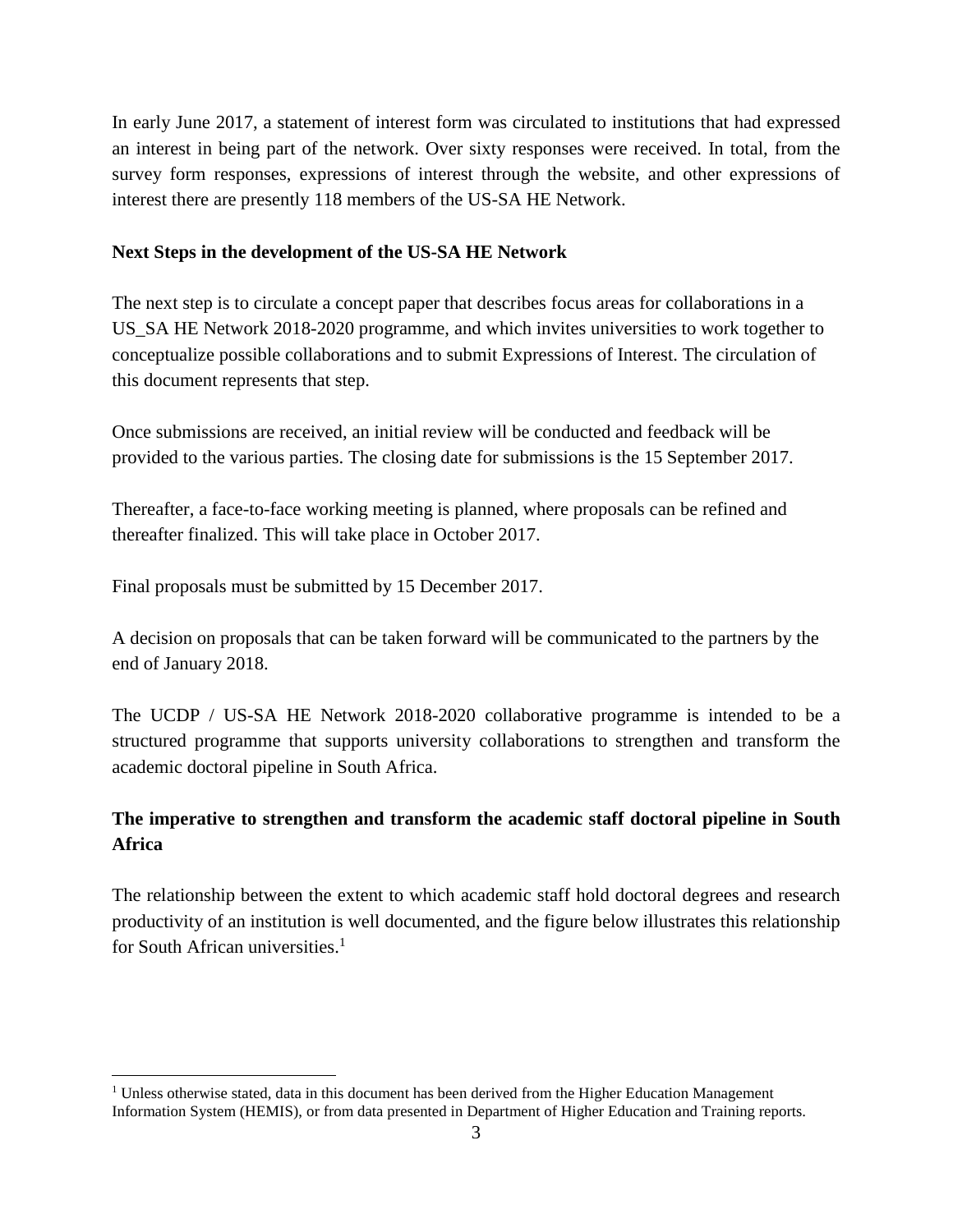

% of academic instructional/research staff with doctorates

**Figure 1**: Percentage of permanent instructional/research staff at South African universities who held doctoral degrees in the 2015 academic year against the total weighted research output for the university in 2016

An illustration such as the one above has to be interpreted cautiously to avoid the perception being created that all universities in the country are expected to be highly research productive. The White Paper on Post-School Education and Training (DHET, 2013, p35) is clear about this when it states that 'In a differentiated university system it is unrealistic for all universities to have similar research goals. However, all universities must be research-active.'

The figure above show that:

- There is a positive relationship between academic staff doctorate % and research productivity of an institution, and the relationship may be exponential rather than linear.
- With the exception of the University of the Western Cape, the other historically disadvantaged institutions which are Mangosuthu University of Technology (MUT); Sefako Makgatho University (SMU); University of Fort Hare (UFH); University of Limpopo (UL); University of Venda (Univen); University of Western Cape (UWC); University of Zululand (UniZulu) and Walter Sisulu University (WSU) are amongst the group with the lowest academic staff doctorate percentage and research output.
- All the universities of technology also feature in the lower half of the group, and questions have to be asked about South Africa's ability to drive innovation through research if the potential of these institutions is not fully harnessed.

The focus on strengthening the academic staff PhD pipeline is not a new one. Government and universities have been paying attention to strengthening this pipeline over a number of years and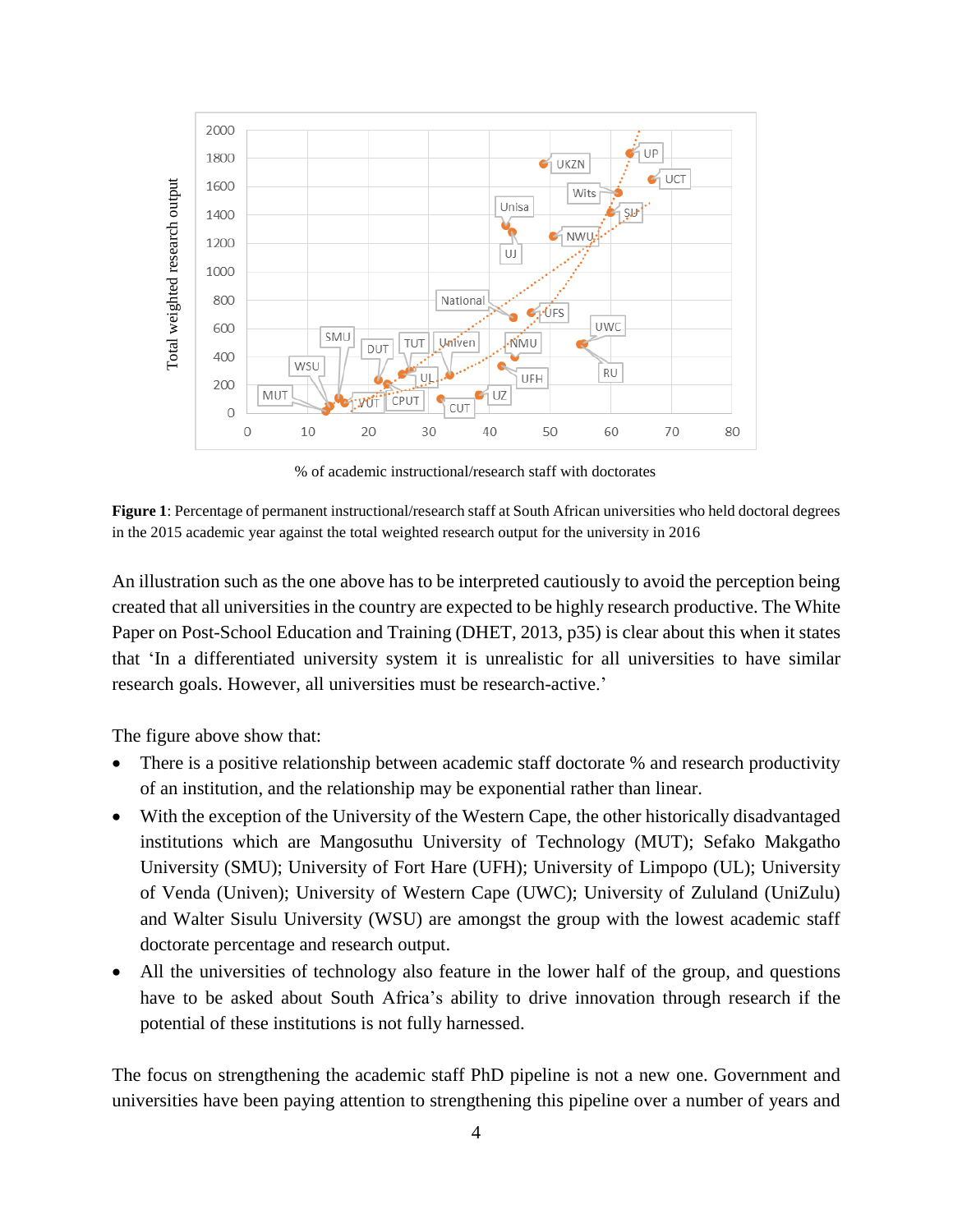a range of programmes have been implemented. Gains are being made as shown by the percentage of permanent instructional/research staff at universities who hold doctoral degrees increasing from 37% in 2013 to 43.8% in 2015.

When the data is analysed more deeply to understand how doctoral degrees are distributed amongst staff members, the following picture emerges:

**Table 1**: Headcount of instruction/research professionals with permanent appointments at South African universities according to highest most relevant qualification and rank in 2015

| <b>Highest</b>        | <b>Professor</b> | <b>Associate</b> | <b>Director</b> | <b>Associate</b> | <b>Senior</b> | Lecturer | <b>Junior</b> | <b>Below</b>  | Undesignated/ | <b>Total</b> |
|-----------------------|------------------|------------------|-----------------|------------------|---------------|----------|---------------|---------------|---------------|--------------|
| qualification         |                  | <b>Professor</b> |                 | <b>Director</b>  | Lecturer      |          | Lecturer      | <b>Junior</b> | <b>Other</b>  |              |
|                       |                  |                  |                 |                  |               |          |               | Lecturer      |               |              |
| <b>Below masters</b>  | 33               | 48               |                 |                  | 580           | 2041     | 739           | 82            | 46            | 3579         |
| degree                |                  |                  |                 |                  |               |          |               |               |               |              |
| <b>Masters degree</b> | 111              | 187              | ◠               | 45               | 1465          | 4438     | 217           | 52            | 33            | 6550         |
| <b>Doctoral</b>       | 2053             | 1653             | Q               | 33               | 2734          | 1506     | 21            | 56            | 71            | 8136         |
| degree                |                  |                  |                 |                  |               |          |               |               |               |              |
| None of the           | 22               | 25               | $\overline{0}$  |                  | 58            | 141      | 26            | 12            | 18            | 302          |
| above/unknown         |                  |                  |                 |                  |               |          |               |               |               |              |
| <b>Total</b>          | 2219             | 1913             | 12              | 87               | 4837          | 8126     | 1003          | 202           | 168           | 18567        |

The bulk of the academic staff at South African universities are lecturers or senior lecturers (12 963 or 69.8% and 8524 or 65.8% respectively) of the staff in these two groups still need to achieve a doctoral degree.

|                 |  |  |  | Table 2: The number and percentage of permanent university instructional and research staff that hold doctoral |  |  |  |
|-----------------|--|--|--|----------------------------------------------------------------------------------------------------------------|--|--|--|
| degrees in 2015 |  |  |  |                                                                                                                |  |  |  |

|                               | <b>Number</b> | $\frac{6}{9}$ |
|-------------------------------|---------------|---------------|
| Overall Staff                 | 18,567        | 100.0         |
| Overall PhD                   | 8136          | 43.8          |
| Female                        | 3315          | 17.9          |
| Male                          | 4821          | 26.0          |
| African                       | 2118          | 11.4          |
| Coloured                      | 462           | 2.5           |
| Indian                        | 634           | 3.4           |
| White                         | 4672          | 25.2          |
| Population group not declared | 250           | 1.3           |

The data presented above shows that:

- 43.8% of the permanent university instructional and research staff at South African universities hold doctoral degrees.
- Male staff are more likely to hold doctoral degrees than female staff.
- White academics are more likely to hold doctoral degrees than black academics.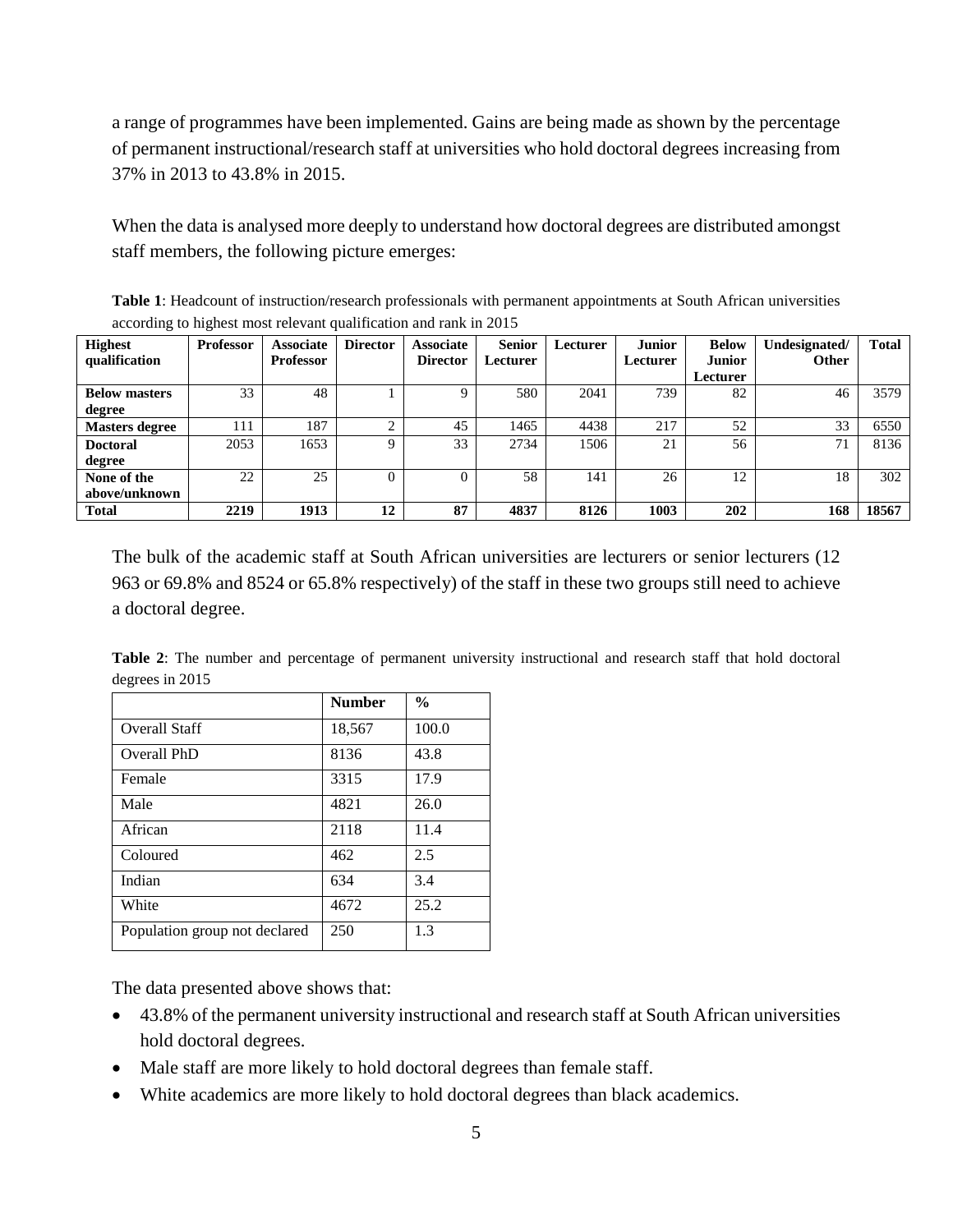The data shows that South Africa is clearly not where it needs to be in terms of the percentage of academic staff that hold doctoral degrees. There are also still prevailing patterns of inequality in terms of who is more likely to be qualified at the doctorate level.

There is agreement across the system that efforts to increase the number of academic staff who hold doctorates must be accelerated. In this regard the National Development Plan (National Planning Commission, 2013, p.267) states that 'In 2030, 75% of university academic staff should hold PhDs. PhD graduates, either as staff or post-doctoral fellows, will be the dominant drivers of new knowledge production within the higher education science and innovation system'. The extent to which this ambitious target can be achieved will be largely dependent on the resources that can be brought to bear, including financial resources and supervisory capacity.

The Department of Higher Education and Training is implementing the Academic Doctorate Advancement Project towards Transformation to assist to address the challenges described above.

### **The Academic Doctorate Advancement Project towards Transformation**

The Academic Doctorate Advancement Project towards Transformation (ADAPTT) is an initiative under the 'Staffing South Africa's Universities' Framework (SSAUF), specifically as part of the Existing Academic Staff Capacity Development Programme (EASCEP).

The overall objective of ADAPTT is to ensure more academics in South African universities achieve high quality doctorates over a shorter period of time.

ADAPTT has the following features:

- Universities identify permanent instructional/research staff that are ready to embark on doctoral studies, and support the academics to enroll for a doctoral programme at appropriate universities that are strong and enjoy high recognition in the disciplinary area. Ideally this should be an institution other that the home institution, unless the expertise in the disciplinary area at the home institution enjoys national and international recognition.
- The registration could be at an international institution, or parts of the study programme could be undertaken at an institution abroad, for example through use of 'sandwich' PhD programmes, and through use of blended modalities.
- There could be dual supervision of students, with the intention of building supervisory capacity in South Africa.
- ADAPTT is intended to be a supported doctoral programme, where sufficient opportunity is created to enable students to dedicate sufficient time to their doctoral work and to submit their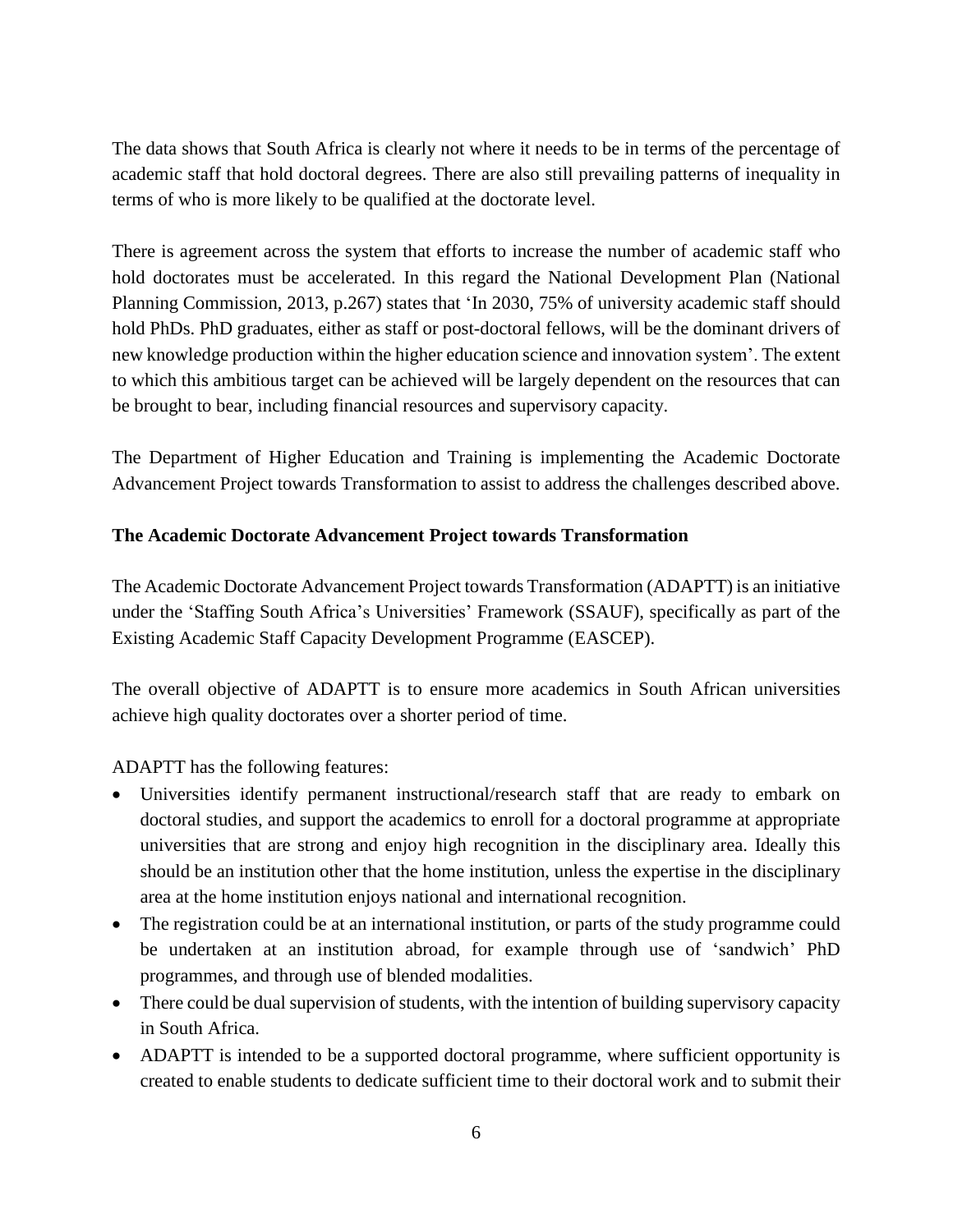work for assessment preferably in 4 years, but maximum of 5 years. Thus, supportive conditions, including providing adequate time for doctoral work must be created.

- The doctoral students could undertake their studies at part of already established and funded research projects.
- The costs associated with implementing ADAPTT are covered on a cost-sharing basis, with the benefitting academics, the institutions and the national Department of Higher Education and Training covering relevant parts of the cost.
- ADAPTT is intended to assist to address the inequitable distribution of doctorates amongst academic staff at South African universities and therefore must prioritize the achievement of doctorates by black and women academics.
- Participating academics, referred to as ADAPTT scholars, must not be more than 45 years of age on the project inception date.

Some examples of collaboration models are described in **Annexure A**. Please note that these are just examples, and possible collaborations are not limited to the models.

# **Call for expressions of interest for university collaborations in implementing ADAPTT**

The UCDP / US-SA HE Network 2018-2020 collaborative programme is intended to contribute towards the implementation of ADAPTT.

Universities in SA and their USA counterparts are requested to submit initial Expressions of Interest to collaborate in a project aligned to, and designed to achieve the objective of ADAPPT.

Proposed collaborations should meet the following requirements:

- A tripartite approach is required, where the partnership involves at least one historically disadvantaged South African university or university of technology, at least one historically advantaged South African university and at least one United States university.
- Collaborations are set up on a cost-sharing basis, with all partners contributing in some way towards the implementation of the project.
- Collaborations should be mutually beneficial, with each partner benefiting in some way from participation in the project.
- Collaborations must be cost-effective and represent value for money.
- Collaborations must contribute to advancing the higher education transformation agenda in South Africa.
- The expression of interest must be submitted by a South African university, through the office of the relevant deputy vice-chancellor.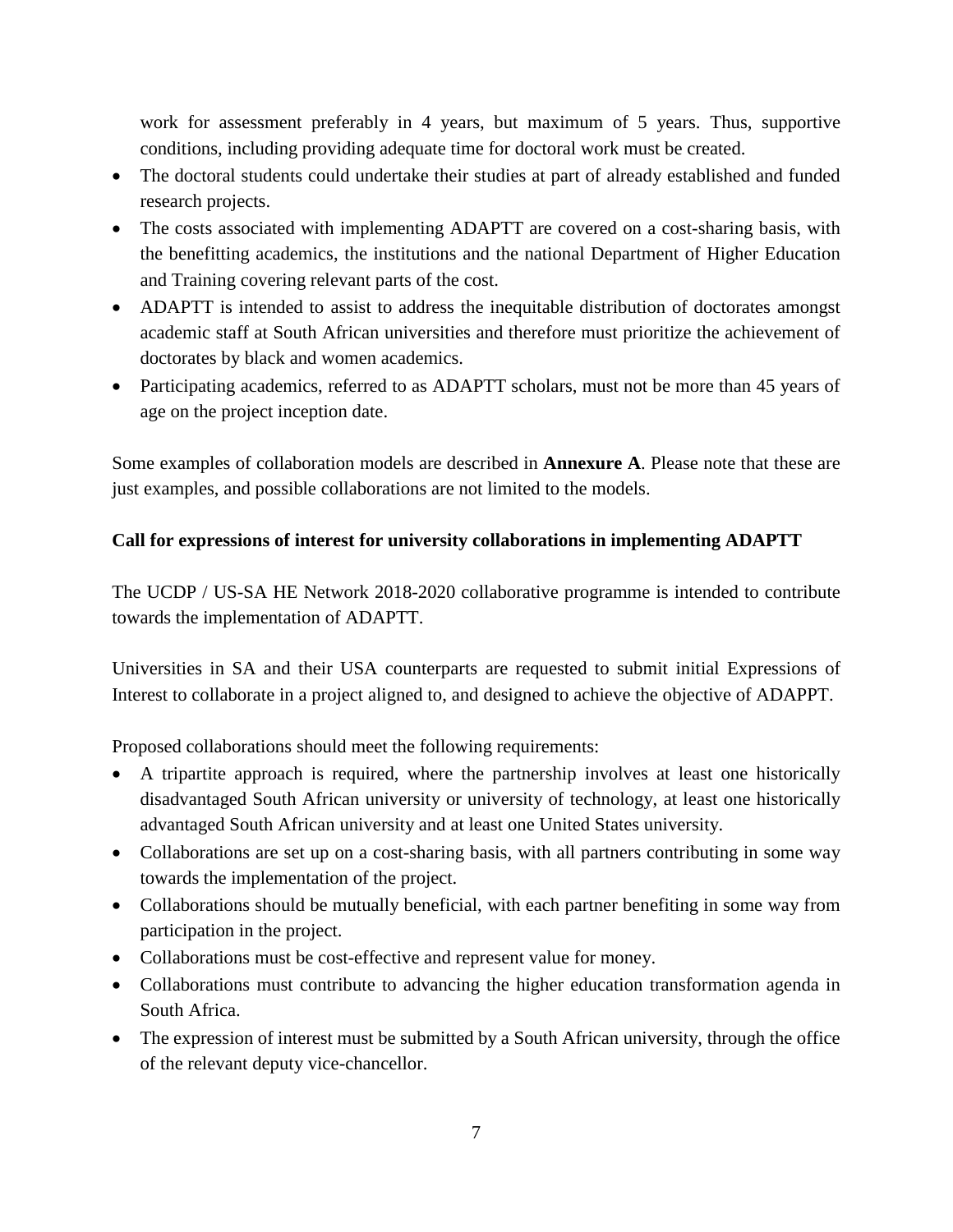Each Expression of Interest, which should not exceed four pages in length, should include the following information:

- Full contact details of the responsible person at each university, and the portfolio held by that person.
- The key features of the proposed collaboration including the main activities to be undertaken.
- The key outputs of the project, with timeframes.
- Key roles and responsibilities of partners.
- What the resource contributions of each collaborating partner be.
- What the resource contribution from the Department of Higher Education and Training is expected to be.

### **IMPORTANT NOTE:**

The UCDP / US-SA HE Network 2018-2020 collaborative programme must still be approved by the Minister of Higher Education and Training.

The submission of an Expression of Interest in response to this call therefore does not represent any commitment on the part of the Department that the process will be taken further.